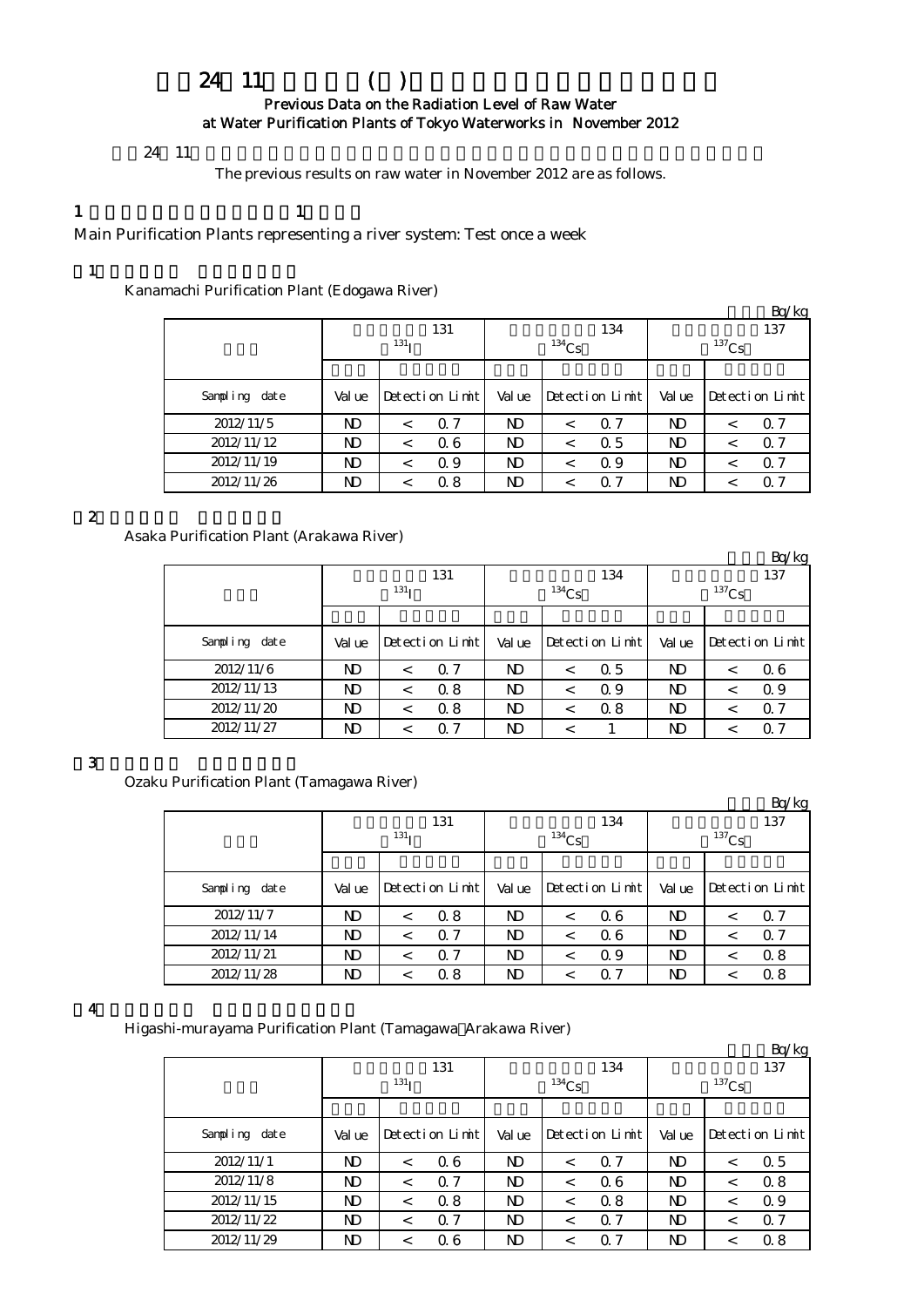Nagasawa Purification Plant (Sagamigawa River)

|               |        | $\mathbf{C}$     |                 |       |          |                 |                 |         | Bq/kg           |  |
|---------------|--------|------------------|-----------------|-------|----------|-----------------|-----------------|---------|-----------------|--|
|               |        |                  | 131             |       |          | 134             | 137<br>$137$ Cs |         |                 |  |
|               |        | 131 <sub>T</sub> |                 |       | $134$ Cs |                 |                 |         |                 |  |
|               |        |                  |                 |       |          |                 |                 |         |                 |  |
| Sampling date | Val ue |                  | Detection Limit | Value |          | Detection Limit | Value           |         | Detection Limit |  |
| 2012/11/2     | ND     | $\,<\,$          | 0.7             | ND    | $\,<\,$  | 0.8             | ND              | $\,<\,$ | 0.8             |  |
| 2012/11/9     | ND     | $\,<\,$          | 0.8             | ND    | $\,<\,$  | Q 9             | ND              | $\,<\,$ | $\alpha$ 7      |  |
| 2012/11/16    | ND     | $\,<\,$          | 0.7             | ND    | $\,<\,$  | 0.7             | ND              | $\,<\,$ | 0.8             |  |
| 2012/11/23    | N)     | $\,<\,$          | 0.8             | N)    | $\,<\,$  | 0.7             | N)              | $\,<\,$ | 06              |  |
| 2012/11/30    | ND     | $\,<\,$          | 0.7             | ND    | ≺        | 0.9             | ND              | $\,<\,$ | 0.7             |  |

#### 2 and  $\lambda$  1

Other Main Purification Plants: Test mostly once a month

|                      |                           |                  |                         | ◡                        |                 |              |          |                 |                 |         | Bq/kg           |
|----------------------|---------------------------|------------------|-------------------------|--------------------------|-----------------|--------------|----------|-----------------|-----------------|---------|-----------------|
|                      |                           |                  | 131<br>131 <sub>I</sub> |                          |                 |              | $134$ Cs | 134             | 137<br>$137$ Cs |         |                 |
| Monitoring<br>poi nt | <b>Vater</b><br>resource  | Sampling<br>date | Val ue                  |                          | Detection Limit | Val ue       |          | Detection Limit | Val ue          |         | Detection Limit |
| Misato               | Edogava<br>River          | 2012/11/26       | $\mathbf{D}$            | $\lt$                    | 0.8             | $\mathbf{N}$ | $\,<$    | 0.7             | $\mathbf{N}$    | $\,<\,$ | 08              |
| MIsono               | Arakawa<br><b>R</b> iver  | 2012/11/27       | $\mathbf{D}$            | $\overline{\phantom{a}}$ | 0.5             | $\mathbf{N}$ | $\lt$    | 0.7             | $\mathbf{N}$    | $\prec$ | 06              |
| Kinuta               | Tanagawa<br><b>R</b> iver | 2012/11/28       | $\mathbf{D}$            | $\lt$                    | 0.9             | $\mathbf{N}$ | $\,<$    | 0.9             | $\mathbf{N}$    | $\,<$   | $\mathbf{1}$    |
| Sakai                | Tanagawa<br><b>R</b> iver | 2012/11/29       | $\mathbf{D}$            | $\lt$                    | 06              | $\mathbf{N}$ | $\lt$    | 0.7             | $\mathbf{N}$    | $\prec$ | 06              |
| Kinutashino          | Tanagawa<br>Ri ver        | 2012/11/30       | $\mathbf{D}$            | $\lt$                    | 0.8             | $\mathbf{D}$ | $\,<$    | 0.7             | $\mathbf{N}$    | $\lt$   | 08              |

 $\begin{array}{ccc} 2 & 9 \\ 3 & \end{array}$  $3 \thinspace$ 

 $\mathbf{1}$ 

※4

Q 8Bq/kg

 $\begin{array}{ccc} 0.8 & \hspace{1.5cm} 0.8 & \hspace{1.5cm} 0.8 \text{Bq/kg} \end{array}$ 

1 ND Not Detectable

- $\mathbb{Z}$ Sampling time:  $9.00$  AM.
- $\mathbb{R}^3$ Testing institute Water Quality Management Center
- ※4 "Detection Limit" refers to the minimum detectable value. Radioactivity has the property wherein even using the same measurement device, the minimum level varies with the sample being measured. For example, a detection limit "<0.8" means that the minimum measurement for that day's sample was  $0.8$  Bq/kg. And a case such as a result of "ND", the concentration of radioactive particles in the sample was less than 0.8 Bq/kg.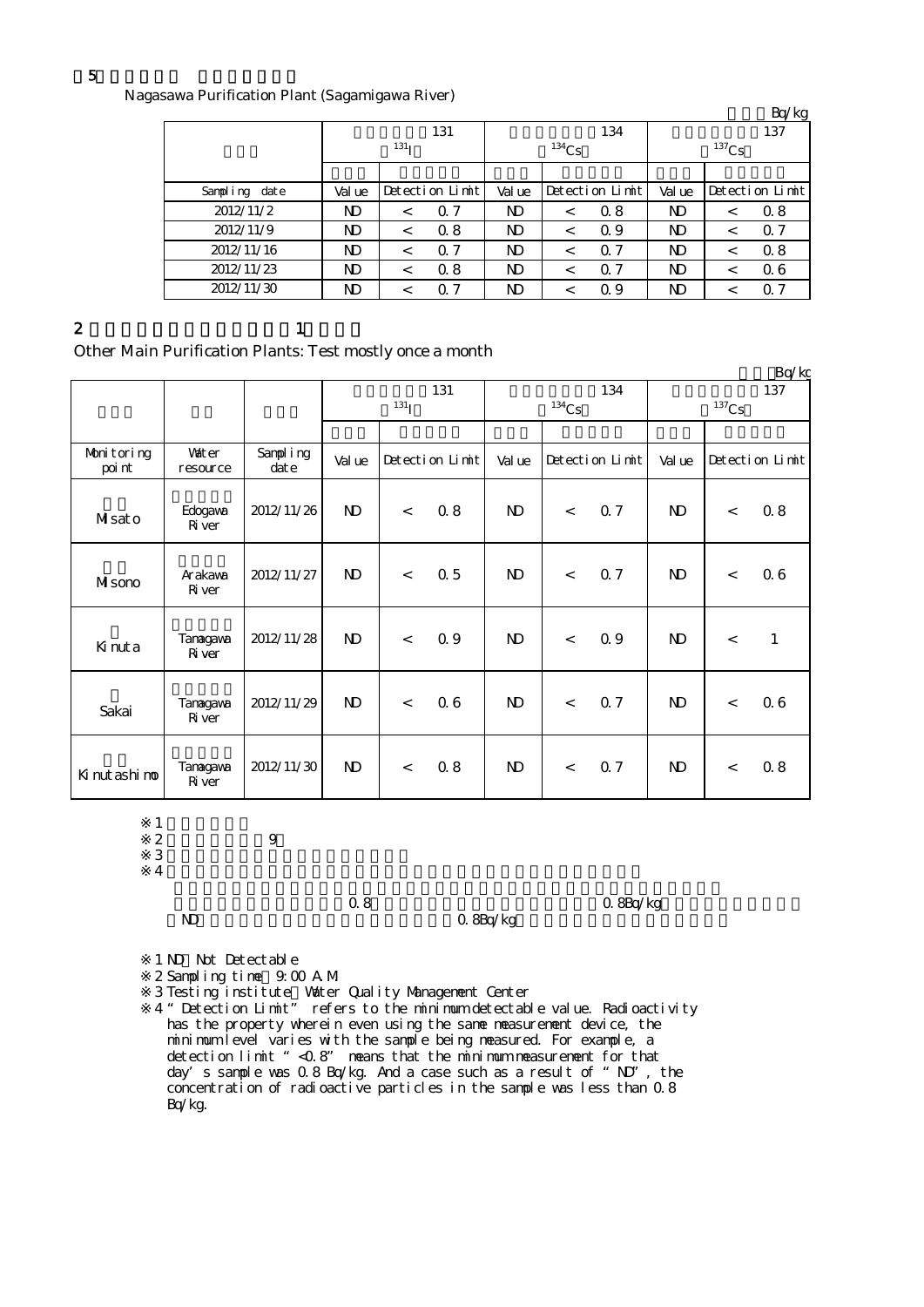Water purification plants using surface water, subsoil water, or shallow water in Tama Area: Test mostly once a month

|                  |                   |                         |       |                 |                |                          |                 |                 |         | Bq/kg           |
|------------------|-------------------|-------------------------|-------|-----------------|----------------|--------------------------|-----------------|-----------------|---------|-----------------|
|                  |                   | 131<br>131 <sub>T</sub> |       |                 |                | $134$ Cs                 | 134             | 137<br>$137$ Cs |         |                 |
|                  |                   |                         |       |                 |                |                          |                 |                 |         |                 |
| Monitoring point | Sampling<br>dat e | Val ue                  |       | Detection Limit | Val ue         |                          | Detection Limit | Val ue          |         | Detection Limit |
| <b>Ogouchi</b>   | 2012/11/1         | $\mathbf{D}$            | $\lt$ | 0.8             | N <sub>D</sub> | $\,<\,$                  | 06              | N)              | $\,<$   | 0.7             |
| <b>Qtsu</b>      | 2012/11/6         | $\mathbf{N}$            | $\lt$ | 0.8             | N <sub>D</sub> | $\overline{\phantom{0}}$ | 0.8             | N)              | $\lt$   | 0.7             |
| Hmura            | 2012/11/8         | N)                      | $\,<$ | 0.8             | N <sub>D</sub> | $\,<\,$                  | 0.7             | N)              | $\,<$   | 0.8             |
| H kawa           | 2012/11/11        | $\mathbf{D}$            | $\lt$ | 0.7             | N <sub>D</sub> | $\overline{\phantom{0}}$ | 0.7             | N)              | $\,<\,$ | 0.7             |
| Tanasawa         | 2012/11/13        | $\mathbf{D}$            | $\lt$ | 0.7             | N <sub>D</sub> | $\overline{\phantom{0}}$ | 0.8             | N <sub>D</sub>  | $\lt$   | 0.9             |
| N ppara          | 2012/11/19        | $\mathbf{N}$            | $\,<$ | 0.7             | N)             | $\,<$                    | 0.5             | N)              | $\,<$   | 06              |
| <b>G</b> aba     | 2012/11/20        | $\mathbf{N}$            | $\,<$ | 0.8             | N)             | $\,<\,$                  | 0.5             | $\mathbf{D}$    | $\,<$   | 0.7             |

### surface water

# subsoil water

|                  |                  |                |                         |                 |                |            |                 |                |          | Bq/kg           |  |
|------------------|------------------|----------------|-------------------------|-----------------|----------------|------------|-----------------|----------------|----------|-----------------|--|
|                  |                  |                | 131<br>131 <sub>I</sub> |                 |                |            | 134             | 137            |          |                 |  |
|                  |                  |                |                         |                 |                | $^{134}Cs$ |                 |                | $137$ Cs |                 |  |
|                  |                  |                |                         |                 |                |            |                 |                |          |                 |  |
| Monitoring point | Sampling<br>date | Val ue         |                         | Detection Limit | Val ue         |            | Detection Limit | Val ue         |          | Detection Limit |  |
| Chi gasedai ni   | 2012/11/4        | $\mathbf{D}$   | $\prec$                 | 0.8             | $\mathbf{D}$   | $\lt$      | 0.7             | N <sub>D</sub> | $\,<$    | 0.9             |  |
| Mitakesann       | 2012/11/5        | $\mathbf{D}$   | $\prec$                 | 0.8             | N <sub>D</sub> | $\lt$      | 0.6             | $\mathbf{D}$   | $\lt$    | 0.7             |  |
| Sawai dai i chi  | 2012/11/7        | $\mathbf{D}$   | $\,<\,$                 | 0.7             | N <sub>D</sub> | $\lt$      | 06              | $\mathbf{D}$   | $\lt$    | 0.8             |  |
| H nat awada      | 2012/11/12       | $\mathbf{D}$   | $\prec$                 | 0.8             | N <sub>D</sub> | $\lt$      | $\mathbf{1}$    | $\mathbf{D}$   | $\,<$    | 0.7             |  |
| Savai dai ni     | 2012/11/14       | N <sub>D</sub> | $\,<\,$                 | 0.5             | N <sub>D</sub> | $\lt$      | 0.7             | N <sub>D</sub> | $\,<$    | 06              |  |
| Takat suki       | 2012/11/18       | N <sub>D</sub> | $\prec$                 | 0.8             | N <sub>D</sub> | $\lt$      | 0.6             | $\mathbf{D}$   | $\,<$    | 0.8             |  |
| Fut anat ao      | 2012/11/19       | N <sub>D</sub> | $\,<\,$                 | 0.7             | N <sub>D</sub> | $\lt$      | 0.7             | N <sub>D</sub> | $\,<$    | $\Omega$ 5      |  |